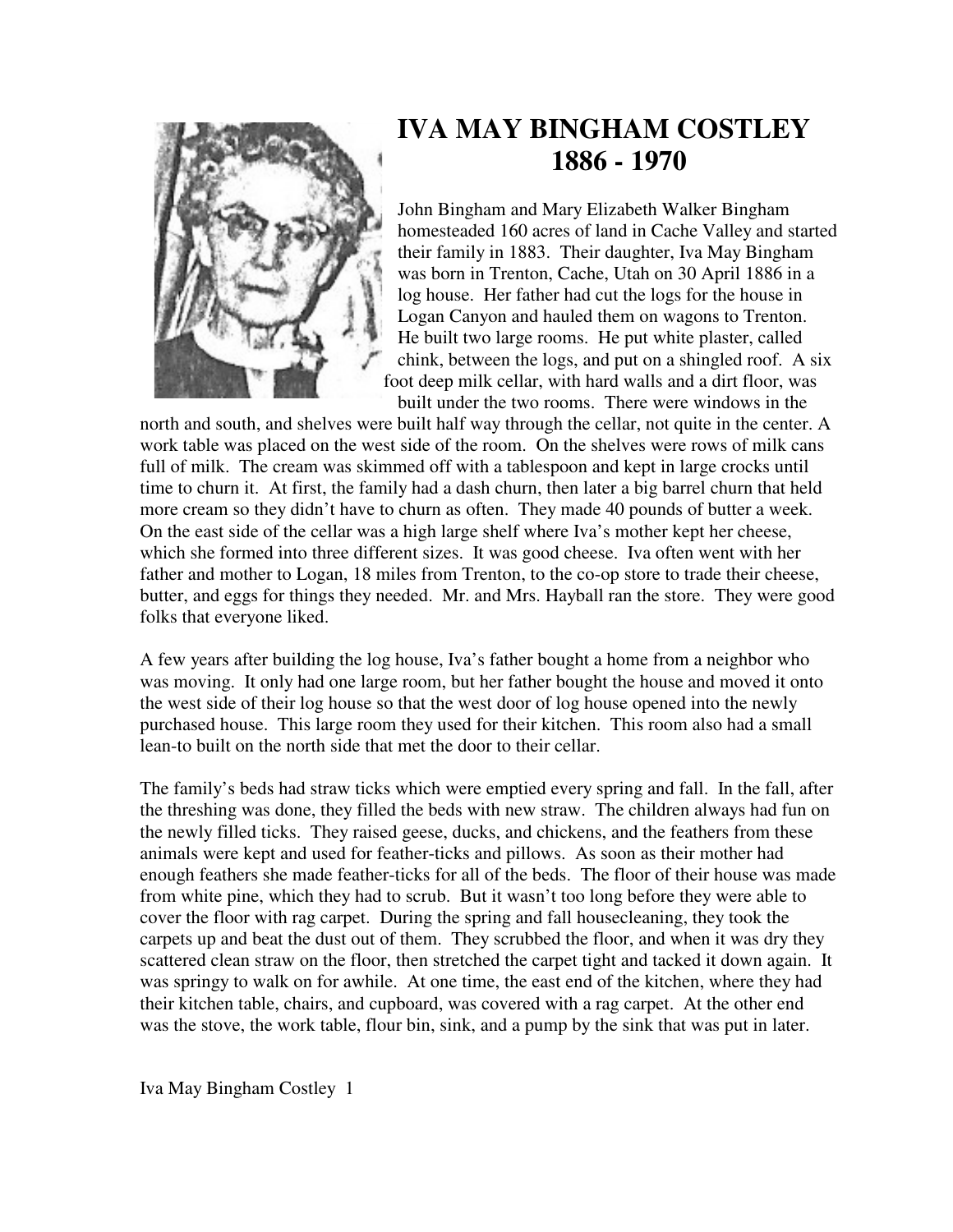The family also had a few sheep for meat and wool. Iva's father and mother could both card wool and weave cloth which was made into dresses and other items. Iva had a linsey dress, knitted stockings, and mittens made from the wool. For many years her mother hand-made their clothing, but eventually obtained a sewing machine. She also made soap in the summer, standing over a large hot kettle.

Her father also had a well drilled, which turned out to be natural gas. They piped the gas into the house for heat and lights. There was a perforated pipe laying on the grate of the cook stove and heating stoves. Rocks were placed in the stoves, and when the gas was turned on the rocks became red hot. Their home was warm day and night in the winter. They kept a fire in the cook stove all the time so there would be hot water if needed.

Iva's father had a beautiful vegetable garden and he also kept bee hives. When neighbors came in for the evening, they made honey candy and parched corn. They also had quilting and rag-bee parties with the neighbors.

Iva was the fourth of nine children. When her mother's health failed, she took on the responsibility of the family with the help of their father and brother Charles. She learned to cook, wash, iron, mend, knit stockings, and care for her younger brothers and sisters. She became very close to her mother at this time, as she taught her these skills. She learned nursing skills from both of her parents. Neighbors also came to help the family in times of sickness.

Iva attended school in a large, one-room red brick school. There was one teacher for eight grades, and fifteen minutes for each class. She walked two and a half miles to school in good weather. The rest of the time they went by horseback, buggy, or bobsled. During the winter the snow was over the tops of the fences and crusted until it would hold up the horses and bobs. They could take a short cut wherever they went as long as the snow was crusted.

Church was held in the school house, and when Iva was 12 years old, she was asked to teach a class in Sunday School. When the Primary was organized in Trenton, she became the secretary and treasurer. Ward gatherings were held in Trenton for Thanksgiving and Christmas, which usually included a program and dinner. After dinner tables were cleared away and the children danced. In the evening, the older people danced - the dance sometimes lasting until 2:00 am. They celebrated the  $4<sup>th</sup>$  and  $24<sup>th</sup>$  of July from morning until after the fireworks were over at night.

Iva took her first trip to San Francisco with her sister Pearl, brother Manning, and her Aunt Polly Walker. She got fleas, which she described as being "awful."

The family moved to Plain City, Weber, in 1905. Iva taught Sunday School, Primary, and Religion Class. She held these positions until she got married. She loved the people of Plain City.

Iva May Bingham Costley 2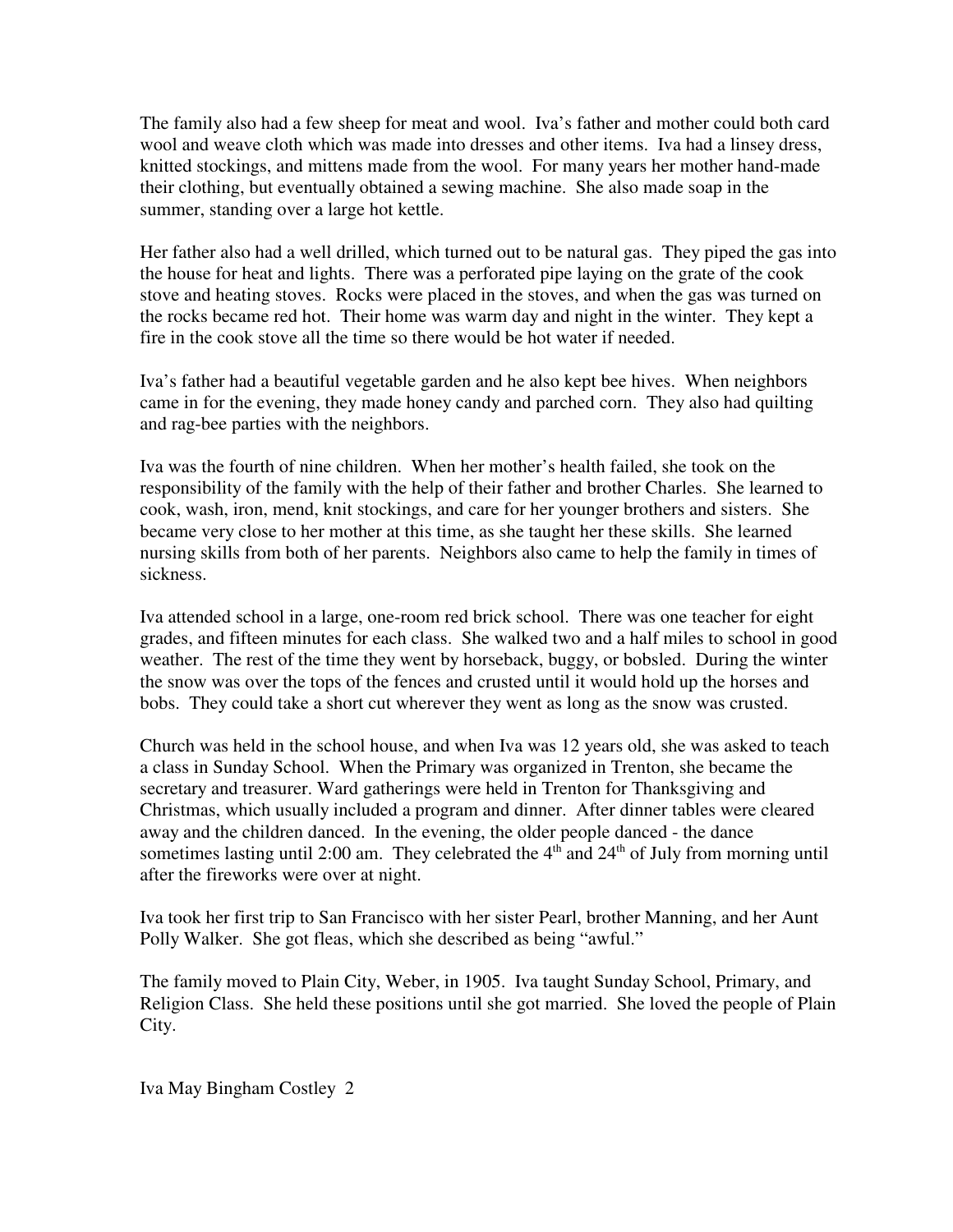On 8 June 1909, Iva married William H. Costley at her father's home in Plain City. Bishop Henry Garner performed the ceremony. In July the couple traveled by train to the World's Fair in Seattle, Washington. They also went to Vancouver, and then to Raymond, Alberta, Canada where they stayed with William's brother, James D. Costley and his wife Emma until fall.

Soon after they returned home they bought a home from Jerome Miller in Harrisville. Two of their children were born in Harrisville; William Sycivell, 3 May 1910, and Virgil Ryon, 24 September 1911. Aunt Laura Taylor was her nurse for Sycivell, and Mrs. McFall for Virgil. They sold their home to Iva's father in 1914, and moved to Plain City, where they bought the Jens Christensen farm. Elwood Daniel was born in Plain City, 24 February 1915. The night of his birth was so cold that a turkey froze to death in their barn. Darwin Sanford was born in Pocatello, Idaho, at her sister, Pearl Watson's, home 23 June 1917. Paul Delbert was born 19 Dec 1919 in Plain City.

William became a member of the LDS Church 3 September 1922, and on 13 June 1923, they were sealed together as a family. Riley E. and Bessie Taylor, Bishop R.R.D.Brown and his wife, and Iva's sister-in-law, Lettie Bingham accompanied them to the temple.

In 1938-1939, the family began to sense threatening clouds of war, and on 7 December 1941, they heard of the attack on Pearl Harbor. World War II would affect their family for the next few years. Their son, Darwin enlisted in the Navy as a flyer, and went overseas to Japan. He served five years and was released 6 April 1946. Elwood was drafted in the Army and served in France and Germany. He was released 8 January 1946. Paul served in the Navy, spending most of his time in the Philippines. He returned home 6 February 1946. When the war ended, the family was thankful for the protection of their sons, who all returned safely without loss of life or limb.

In 1947, William and Iva took a bus trip with a square dancing group of 20 people from Ogden and Harrisville. They saw many of the LDS Church sites and stayed with LDS church members or in LDS chapels. When they visited Nauvoo, they danced in the street. Some of the people of Nauvoo danced with them. They said no Mormon had danced in Nauvoo since the saints were driven out. There was only one member of the LDS Church in the town - Joan Tracy, who worked in a cafe. The residents of Nauvoo were very kind and offered to put the group up in their homes for the night. The group had wonderful experiences everywhere they went. They had prayer together every morning, and became very close friends. They were gone about two weeks, and traveled over 3,350 miles.

24 July 1947, William and Iva moved into a home in Harrisville (775 North Harrisville Rd.), which they remodeled, adding red brick veneer. William was called to the stake Quorum of Seventies, as first counselor to George Davis. He held this position for many years. Their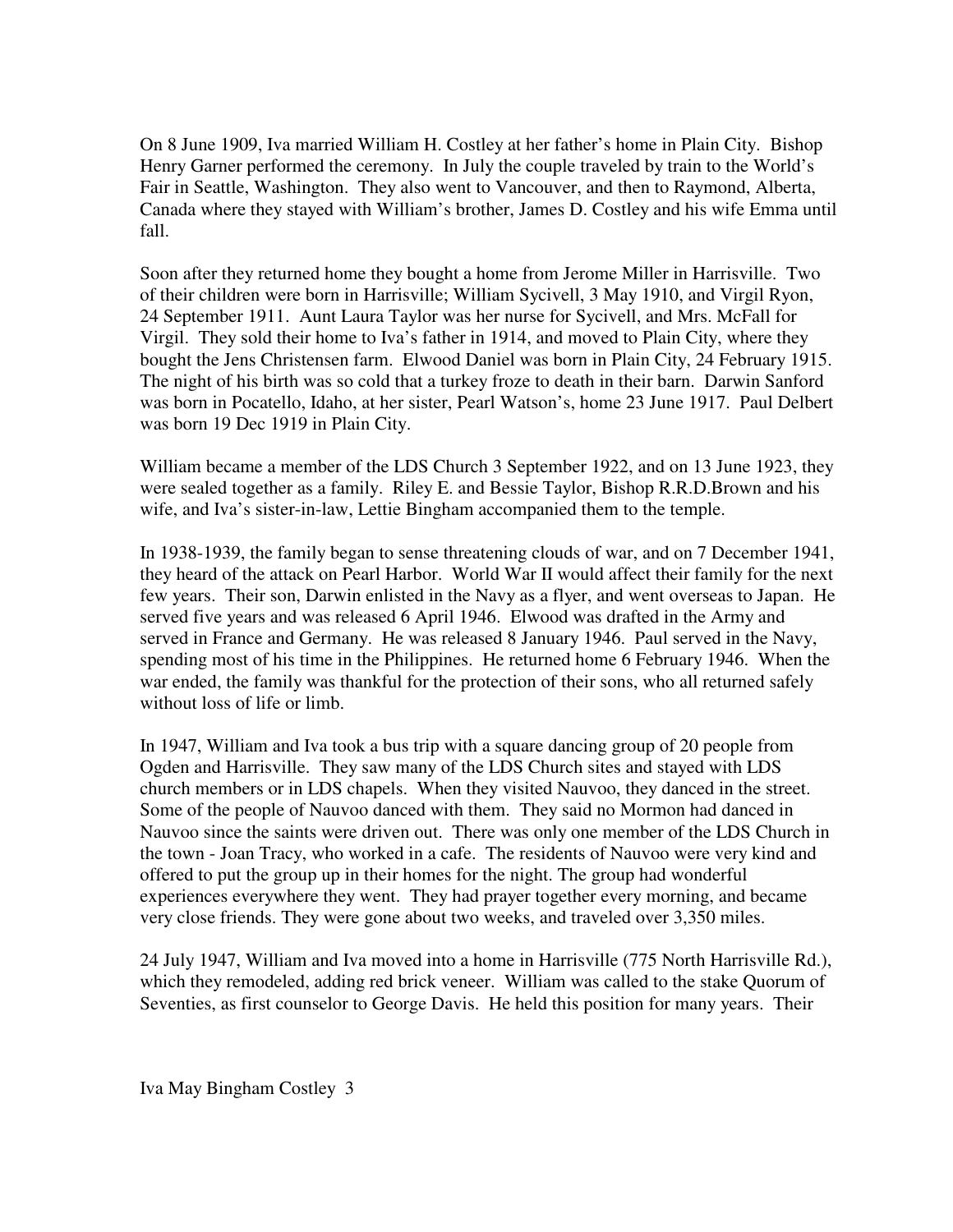oldest son, Sycivell Costley was ordained as Bishop of the Harrisville Ward in February 1946. He was released 19 February 1950. He and his family then moved to North Ogden.

Iva held many church positions throughout her life. She taught in Primary and Sunday School, She was first counselor in YWMIA and chairman of the Junior Genealogy work, She was called as the Relief Society president in the Harrisville Ward in 1942, but because of health problems, was released in January 1945. In 1942, while serving as Relief Society President, Iva was the director of a nursing program in Harrisville to help the war effort. In December 1945 she taught Sunday School until 1951 when she was once again released because of poor health

She was also a member of the Daughters of .Utah Pioneers. She belonged to the Sarah Jane Taylor Camp in Harrisville. She served as Historian, Vice Captain, and Captain, and enjoyed the friendships she had in this organization.

Iva loved to sew and do handwork. She made most of her own clothes, and sewed for her grandchildren and neighbors. She also enjoyed knitting and crocheting.

In June 1959, Iva and William celebrated their  $50<sup>th</sup>$  wedding anniversary. They had a wonderful life together, with their children and grandchildren.

Iva May Bingham Costley died 3 June 1970 in Harrisville, Utah, at the age of 84. She was buried in the Aultorest Memorial Park in Ogden, Utah.

## **SOURCE:**

*Harrisville Ward Relief Society Scrapbook*. "Autobiography of Ivay May Bingham Costley."

Edwards, Shanna C, Joyce J. Larsson, and Joanne F. Christensen. *Harrisville Horizons.* Harrisville, Utah: Harrisville City, 2004, p. 232.

*Ogden Standard Examiner*. "Obituary of Iva May Bingham Costley." June 1970.

| Bingham, Charles | Costley, William H.       |
|------------------|---------------------------|
| Bingham, John    | Costley, William Sycivell |
| Bingham, Lettie  | Davis, George             |
| Bingham, Manning | Garner, Bishop Henry      |

Iva May Bingham Costley 4